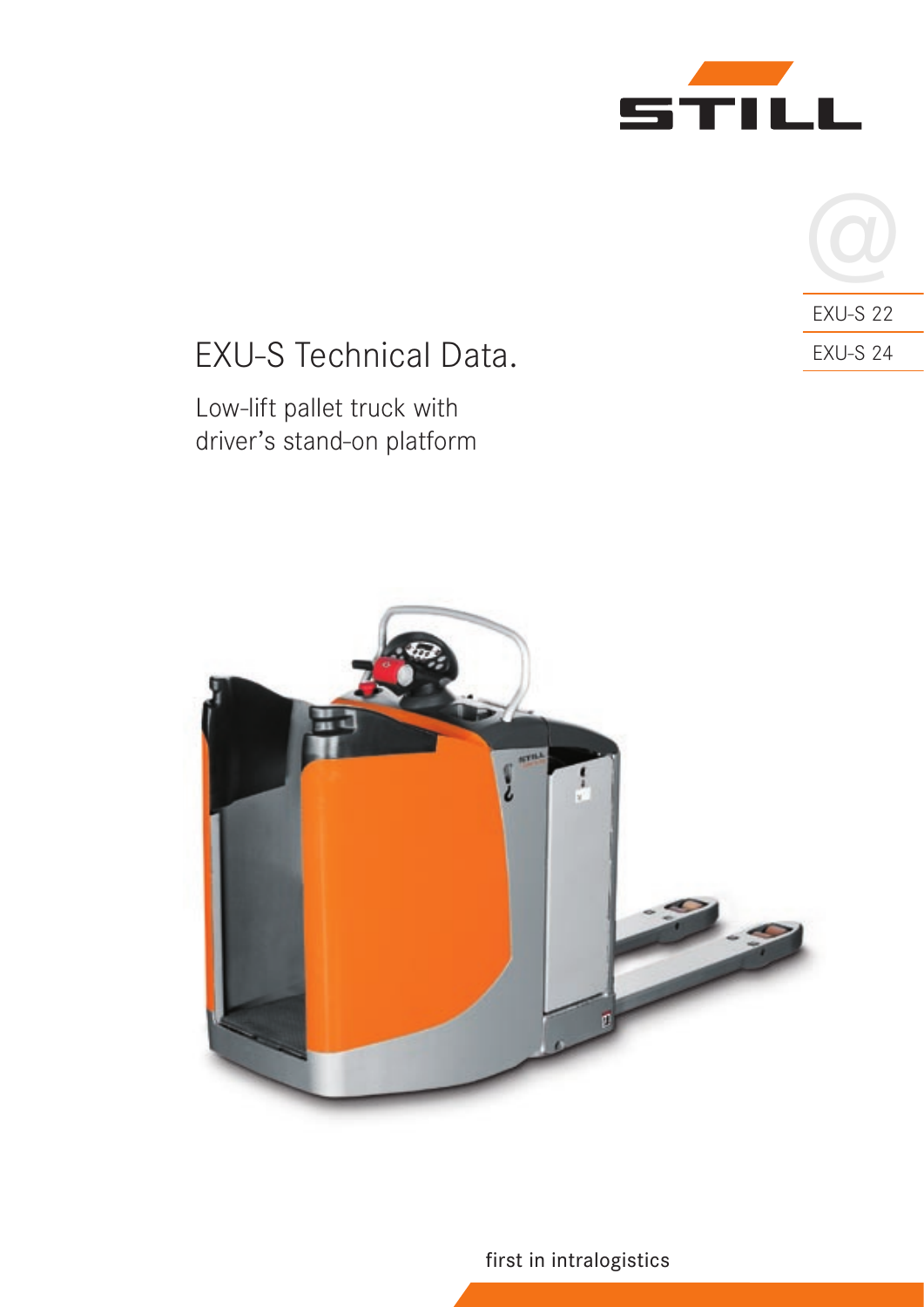In accordance with VDI guidelines 2198 resp. 3597, this specification applies to the standard model only. Alternative tyres, mast types, ancillary equipment, etc. could result in different values.

|                 | 1.1              | Manufacturer                                                             |                      |                                  |                 | STILL                | STILL                |  |  |
|-----------------|------------------|--------------------------------------------------------------------------|----------------------|----------------------------------|-----------------|----------------------|----------------------|--|--|
|                 | 1.2              | Manufacturer's model designation                                         |                      |                                  |                 | EXU-S 22 $(1)$       | EXU-S 22 2           |  |  |
|                 |                  | Platform type                                                            |                      |                                  |                 | Rear access          | Side access          |  |  |
|                 | 1.3              | Power supply (electric, diesel, petrol, gas, mains electric)             |                      |                                  |                 | Electric             |                      |  |  |
| Characteristics | 1.4              | Type of control (hand, pedestrian, stand-on, rider seated, order picker) |                      |                                  |                 | Stand-on             |                      |  |  |
|                 | 1.5              | Capacity/load                                                            |                      |                                  | kg <sub>2</sub> | 2200                 |                      |  |  |
|                 | 1.6              | Nominal load centre                                                      | c                    | mm                               | 600             |                      |                      |  |  |
|                 | 1.8              | Load distance                                                            |                      | l x                              | mm              | 1023                 |                      |  |  |
|                 | 1.9              | Wheelbase                                                                |                      |                                  | mm              | 1617                 |                      |  |  |
|                 | 2.1              | Weight (incl. battery)                                                   |                      |                                  | kg              | 1120                 | 1120                 |  |  |
| Weight          | $\sqrt{2.2}$     | Axle loadings laden                                                      | drive end/load end   |                                  | kg <sub>2</sub> | 1500/1820            | 1500/1820            |  |  |
|                 | 2.3              | Axle loadings unladen                                                    | drive end/load end   |                                  | kg              | 910/210              | 910/210              |  |  |
|                 | 3.1              | Tires                                                                    |                      |                                  |                 | Polyurethane         |                      |  |  |
|                 | 3.2              | Tyre size                                                                | drive end            |                                  | mm              |                      | Ø 250 x 100          |  |  |
| Wheels   Tyres  | 3.3              | Tyre size                                                                | load end             |                                  | mm              |                      | Ø 85 x 80            |  |  |
|                 | 3.4              | Castor wheels (size)                                                     | drive end            |                                  | mm              |                      | 2 x ø 140 x 54       |  |  |
|                 | 3.5              | Wheels, number $(x =$ drive wheel)                                       | drive end/load end   |                                  |                 |                      | $1 x - 2/4$          |  |  |
|                 | 3.6              | Track width                                                              | drive end $ b_{10} $ |                                  | mm              |                      | 470                  |  |  |
|                 | 3.7              | Track width                                                              | load end $ b_{11} $  |                                  | mm              | 388                  |                      |  |  |
|                 | 4.4<br>4.8       | Lift height                                                              |                      | h <sub>3</sub><br>h <sub>z</sub> | mm              | 130                  |                      |  |  |
|                 | 4.9              | Seat/Platform height<br>Height of tiller in drive position               | mini/maxi h14        |                                  | mm              |                      | 200<br>1030          |  |  |
|                 | 4.15             | Forks height lowered                                                     |                      | $h_{13}$                         | mm<br>mm        | 85                   |                      |  |  |
|                 | 4.19             | Overall Length                                                           |                      | H.                               | mm              | $2415$ <sup>1)</sup> | 2485 1)              |  |  |
| Dimensions      | 4.20             | Length to front face of forks                                            |                      | $\vert$ <sub>2</sub>             | mm              | $1225$ <sup>1)</sup> | $1295$ <sup>1)</sup> |  |  |
|                 | 4.21             | Overall width                                                            |                      | $b_1$                            | mm              | 720                  |                      |  |  |
|                 |                  | 4.22 Forks dimensions                                                    |                      | s/e/                             | mm              | 55/172/1190          |                      |  |  |
|                 | 4.25             | Forks external width                                                     |                      | b <sub>5</sub>                   | mm              | 560                  |                      |  |  |
|                 | 4.32             | Floor clearance, centre of wheelbase                                     |                      | m <sub>2</sub>                   | mm              | 30                   |                      |  |  |
|                 | 4.34             | Working aisle width for pallets 800 x 1200 lengthwise (b12 x l6)         |                      | Ast                              | mm              | $2615$ <sup>1)</sup> | $2685$ <sup>1)</sup> |  |  |
|                 | 4.35             | Outer turning radius                                                     |                      | $ W_a $                          | mm              | 2238 1)              | 2308 1)              |  |  |
|                 | 5.1              | <b>Travelling Speed</b>                                                  | laden/unladen        |                                  | km/h            | 10/12                |                      |  |  |
|                 | $\overline{5.2}$ | Lifting Speed/Time                                                       | laden/unladen        |                                  | m/s/s           | 3.0/2.1              |                      |  |  |
|                 | $\overline{5.3}$ | Lowering Speed/Time                                                      | laden/unladen        |                                  | m/s/s           | 1.9/2.0              |                      |  |  |
| Performances    | $\overline{5.8}$ | Gradeability                                                             | laden/unladen        |                                  | $\%$            |                      | 15%                  |  |  |
|                 | 5.9              | Acceleration time (over 10 m)                                            | laden/unladen        |                                  | $\mathsf{s}$    |                      | 6.2/4.6              |  |  |
|                 | 5.10             | Service brakes                                                           |                      |                                  |                 | electromagnetic      |                      |  |  |
|                 | 6.1              | Drive motor, rating $S2 = 60$ min                                        |                      |                                  | kW              | 3.0                  |                      |  |  |
|                 | 6.2              | Lift motor, rating at $S3 = 15\%$                                        |                      |                                  | kW              | 2.2                  |                      |  |  |
| Electric motors | 6.3              | Battery to DIN 43531/35/36; A, B, C, no                                  |                      |                                  |                 | IEC 254-2; B         |                      |  |  |
|                 | 6.4              | Battery voltage, capacity K5                                             |                      |                                  | V/Ah            | 24/450               |                      |  |  |
|                 | 6.5              | Battery weight $\pm$ 5% (dependant on manufacturer)                      |                      |                                  | kg              | 410                  |                      |  |  |
|                 | 6.6              | Energy consumption according to VDI cycle                                |                      |                                  | kWh/h           | 1.05                 |                      |  |  |
|                 | 8.1              | Drive control                                                            |                      |                                  |                 | AC-controller        |                      |  |  |
| Others          | 8.4              | Noise peak at operator's ears                                            |                      |                                  | dB(A)           | < 65                 |                      |  |  |
|                 |                  |                                                                          |                      |                                  |                 |                      |                      |  |  |

1) With battery tray 600 Ah: + 85 mm

## Values for turning radius  $W_a$  for working aisle width calculation.

|              |                       |            | FXU-S 24       |        |                |        |            |                |        |                |        |
|--------------|-----------------------|------------|----------------|--------|----------------|--------|------------|----------------|--------|----------------|--------|
|              |                       |            | PF Rear access |        | PF Side access |        |            | PF Rear access |        | PF Side access |        |
| Forks length |                       | distance X | 450 Ah         | 600 Ah | 450 Ah         | 600 Ah | distance X | 450 Ah         | 600 Ah | 450 Ah         | 600 Ah |
| 990          | mm                    | 823        | 2038           | 2123   | 2108           | 2193   | 805        | 2020           | 2105   | 2090           | 2175   |
| 1190         | mm                    | 1023       | 2238           | 2323   | 2308           | 2393   | 1005       | 2220           | 2305   | 2290           | 2375   |
| 1600         | mm                    | 1433       | 2648           | 2733   | 2718           | 2803   | 1415       | 2630           | 2715   | 2700           | 2785   |
| $2390$ a)    | mm l                  |            |                |        |                |        | 2205       | 3420           | 3505   | 3490           | 3575   |
| 2390 b)      | Not available<br>mm l |            |                |        |                |        | 1847       | 3062           | 3147   | 3132           | 3217   |

a) Wheelbase suitable for picking up 3 Euro pallets CROSSWISE

b) Wheelbase suitable for picking up 2 Euro pallets LENGTHWISE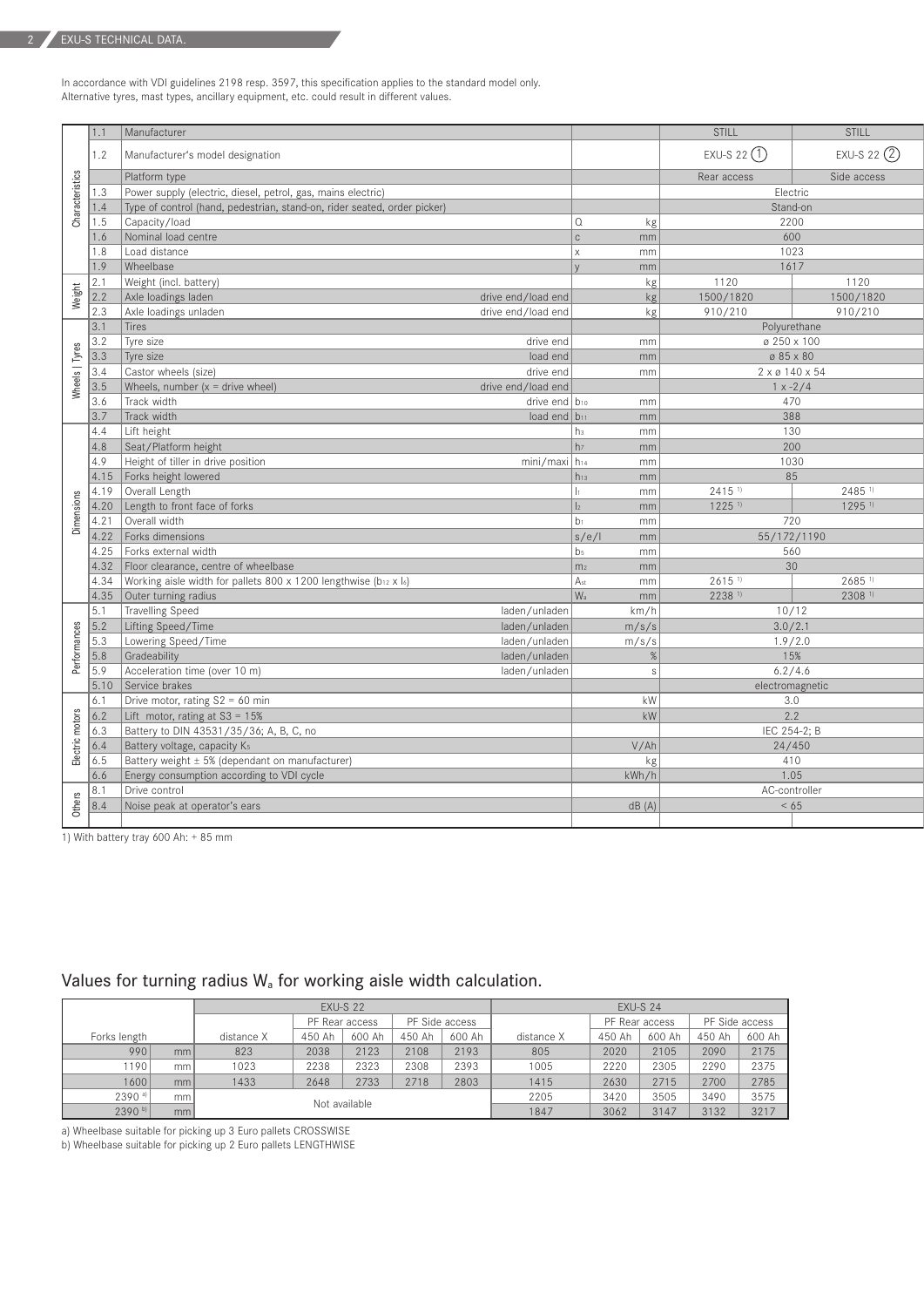| STILL                                        |                                      | STILL                                        |  |  |
|----------------------------------------------|--------------------------------------|----------------------------------------------|--|--|
| $EXU-S$ 24 $\bigodot$                        |                                      | $EXU-S$ 24 $(2)$                             |  |  |
| Rear access                                  |                                      | Side access                                  |  |  |
|                                              | Electric                             |                                              |  |  |
|                                              | Stand-on                             |                                              |  |  |
|                                              | 2400                                 |                                              |  |  |
|                                              | 600                                  |                                              |  |  |
|                                              | 1005<br>1599                         |                                              |  |  |
| $\frac{1120}{ }$                             | 1120                                 |                                              |  |  |
| 1500/1840                                    |                                      | 1500/1840                                    |  |  |
| 910/230                                      |                                      | 910/230                                      |  |  |
|                                              | Polyurethane                         |                                              |  |  |
|                                              | $\sigma$ 250 x 100                   |                                              |  |  |
|                                              | $\varnothing$ 85 x 80                |                                              |  |  |
|                                              | $2 \times \emptyset$ 140 $\times$ 54 |                                              |  |  |
|                                              | $1 x - 2/4$<br>470                   |                                              |  |  |
|                                              | 388                                  |                                              |  |  |
|                                              | $\overline{130}$                     |                                              |  |  |
|                                              | 200                                  |                                              |  |  |
|                                              | 1030                                 |                                              |  |  |
|                                              | 85                                   |                                              |  |  |
| $2415$ <sup>1)</sup><br>$1225$ <sup>1)</sup> |                                      | $2485$ <sup>1)</sup><br>$1295$ <sup>1)</sup> |  |  |
|                                              | 720                                  |                                              |  |  |
|                                              | 61/172/1190                          |                                              |  |  |
|                                              | 560                                  |                                              |  |  |
|                                              | 30                                   |                                              |  |  |
| 2615 <sup>1</sup>                            |                                      | $2685$ <sup>1)</sup>                         |  |  |
| $2220$ <sup>1)</sup>                         |                                      | 2290 1)                                      |  |  |
|                                              | $\frac{9/12}{3.0/2.1}$               |                                              |  |  |
|                                              | 1.9/2.0                              |                                              |  |  |
|                                              | 15%                                  |                                              |  |  |
|                                              | 6.3/4.8                              |                                              |  |  |
|                                              | electromagnetic                      |                                              |  |  |
|                                              | $\frac{3.0}{2.2}$ IEC 254-2; B       |                                              |  |  |
|                                              |                                      |                                              |  |  |
|                                              | 24/450                               |                                              |  |  |
|                                              | 410                                  |                                              |  |  |
|                                              | 1.07                                 |                                              |  |  |
|                                              | AC-controller                        |                                              |  |  |
|                                              | < 65                                 |                                              |  |  |
|                                              |                                      |                                              |  |  |

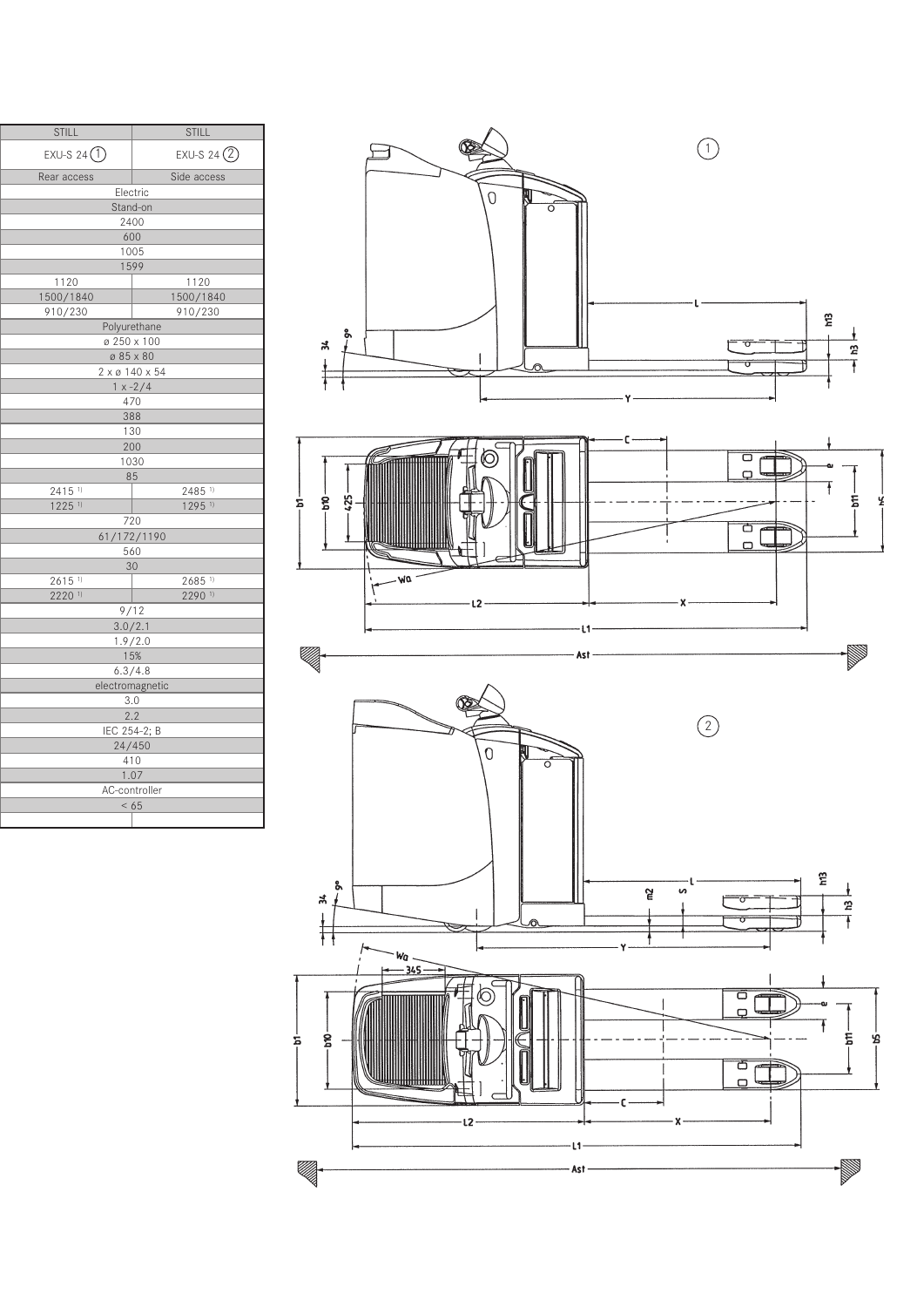#### **Low-lift pallet truck with driver's stand-on platform.**

#### **Chassis frame.**

- Optimised for loading and unloading vehicles, the EXU-S's design provides excellent driving characteristics on loading ramps, dock levellers and in the tight confines of lorries, containers and trailers.
- Acting as a slider, the lower edge of the frame will never catch on ramp edges, while the tapered platform sides allow reversing from vehicles without any risk of damage to the trailer side walls or loading dock seals, even when loading the final two pallet rows.
- The platform is an integral part of the frame, utilising a 'D-Box' structure that provides extreme reliability, even on the most violent of dock crossings.
- To optimise traction, the centre mounted drive unit is sprung and features variable wheel pressure proportional to the load on the forks.
- For lateral stability, two huge twin-castor wheels have been specially designed for the EXU-S for extreme reliability in the most arduous applications.

#### **Steering.**

- Fully electric "Fly-by-Wire" steering with automatic return to the straight-ahead position.
- In the centre steering range, any unintentional steering movements are electronically damped, to guarantee precise straight ahead driving without unwanted steering movements.
- Automatic speed reduction during cornering combined with the support castors gives high lateral stability and reduces the centrifugal force effects on the operator.

#### **Multi-function controls.**

- The new multi-function control "COCKPIT" contains all the functions for access, operation and monitoring on the EXU-S.
- Due to the ergonomic layout of the buttons, all functions can be reached with either hand without changing grip.
- The following functions are integrated in the COCKPIT:
- Direction and speed control
- Steering
- Lifting and lowering
- Work hour meter
- Discharge battery indicator
- Alternative drive profiles
- Access control (provided as standard through PIN code entry)
- Diagnosis (by means of service code)
- In addition, the COCKPIT provides a secure support for the operator whilst driving.

#### **Driver's stand-on platform.**

- Depending on the application, the EXU-S is available with two platform types that have been ergonomically matched to the driver's needs. These needs are very different from one type of job to another, so there is no need to compromise by having only one platform type.
- For predominantly cross docking applications where pallet transfer or long travel distances require the driver to spend a long time standing on the machine, the platform with side access will offer the greatest comfort and security for driving in both directions.
- If the driver has to step in and out frequently for any peripheral work, (scanning, manual handling, etc.) then the platform with open rear access is best suited.
- Either platform style provides great comfort due to the padded backrest and shaped side supports combined with an innovative, unique, fully sprung platform to protect the driver's legs and back from shocks.
- The machine incorporates various storage facilities and a holder for rolls of stretch wrap integrated within the covers.
- A writing surface with document clip is available as standard on the EXU-S.

#### **Drive.**

- Powerful, economical and hence cost saving due to the 3.0 kW AC-drive.
- The latest generation AC-controller combined with the STILL COCKPIT offers the possibility to adapt the truck's performance from one drive mode to another at the touch of a button.
- In "ECO" mode ('Tortoise' button) the drive is controlled to provide low current draw and standard acceleration. This results in 15% more battery economy but the same productivity and pallet throughput as other machines of this type currently available.
- In "BOOST" mode ('Hare' button) the drive is controlled to provide very high torque/acceleration and a higher travel speed with load. While the economy remains unchanged, the productivity increases by around 25% compared to other machines of this type currently available.
- Within each mode, the drive characteristics can be further fine-tuned (speed, acceleration, braking) to precisely match application or driver preferences.
- Thanks to the speed sensor feedback to the controller, the EXU-S will start smoothly and accelerate evenly up to maximum travel speed, independent of the load on forks.
- Truck braking is activated by releasing the COCKPIT drive control switch or by plugging. The AC-motor acts as a generator and recovers energy when braking (regenerative braking).
- When starting on a gradient, or if the drive switch is released or put into neutral, the controller will immediately detect any unintentional movement or roll-back and activate the magnetic disk brake.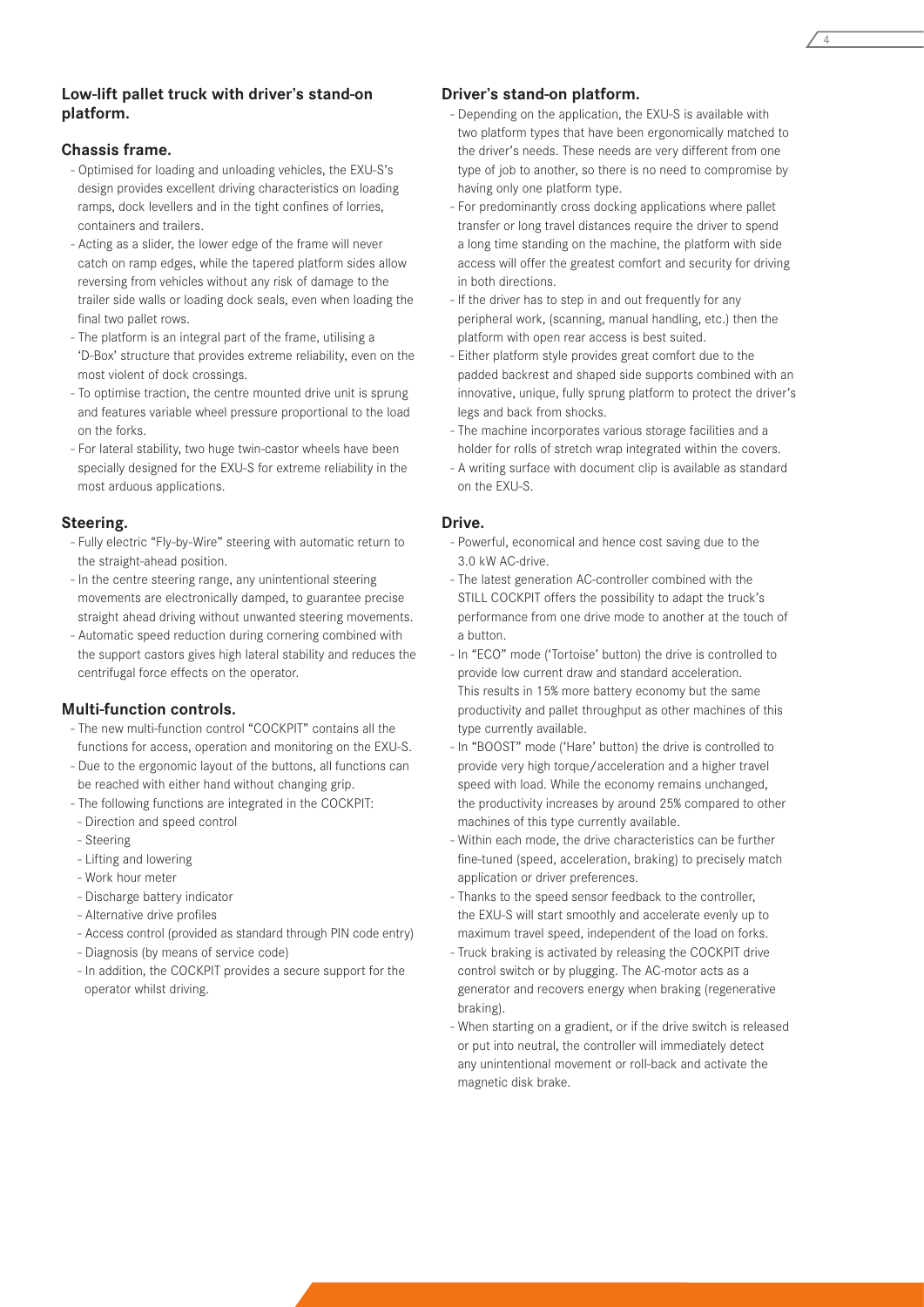#### **Hydraulic system.**

- A compact pump and 2.2 kW motor unit with built in oil tank, solenoid valve and maximum pressure valve operates on the lift cylinder with lift cut-out.

5

- This powerful hydraulic system offers very short lift times, even with full load, thereby providing high productivity for loading and unloading vehicles.

#### **Brake system.**

- There are two independent brake systems.
- "Soft" braking with energy recovery, activated by releasing or reversing the drive control.
- "Emergency" braking takes place when the push-button in the COCKPIT is actuated.
- Driving is only possible when the driver is on the stand-on platform, which acts as deadman switch.

#### **Battery.**

- The battery is easily accessible, and for two or three shift operation can be changed with a hoist, or from the side using integral roller tracks.
- Two different battery compartment options allow batteries with capacities up to 450 Ah or 600 Ah to be used.

#### **Options.**

- Unique modular accessory system using a multi-function frame bar over the battery cover.
- Adjustable A4 writing surface with paper clip.
- Preparation for data terminal.
- Additional mounting system for accessories of all types (on request).
- Load backrest (1200 or 1600 mm height).
- Cold store version (-30°C).
- 600 Ah battery compartment.
- Battery cover made of sheet steel.
- Advanced access control and fleet management with STILL FleetManager.

#### **Safety.**

- Trucks are built to the EC Guidelines 98/37 and carry the CE symbol.
- STILL is certified to ISO 9001.